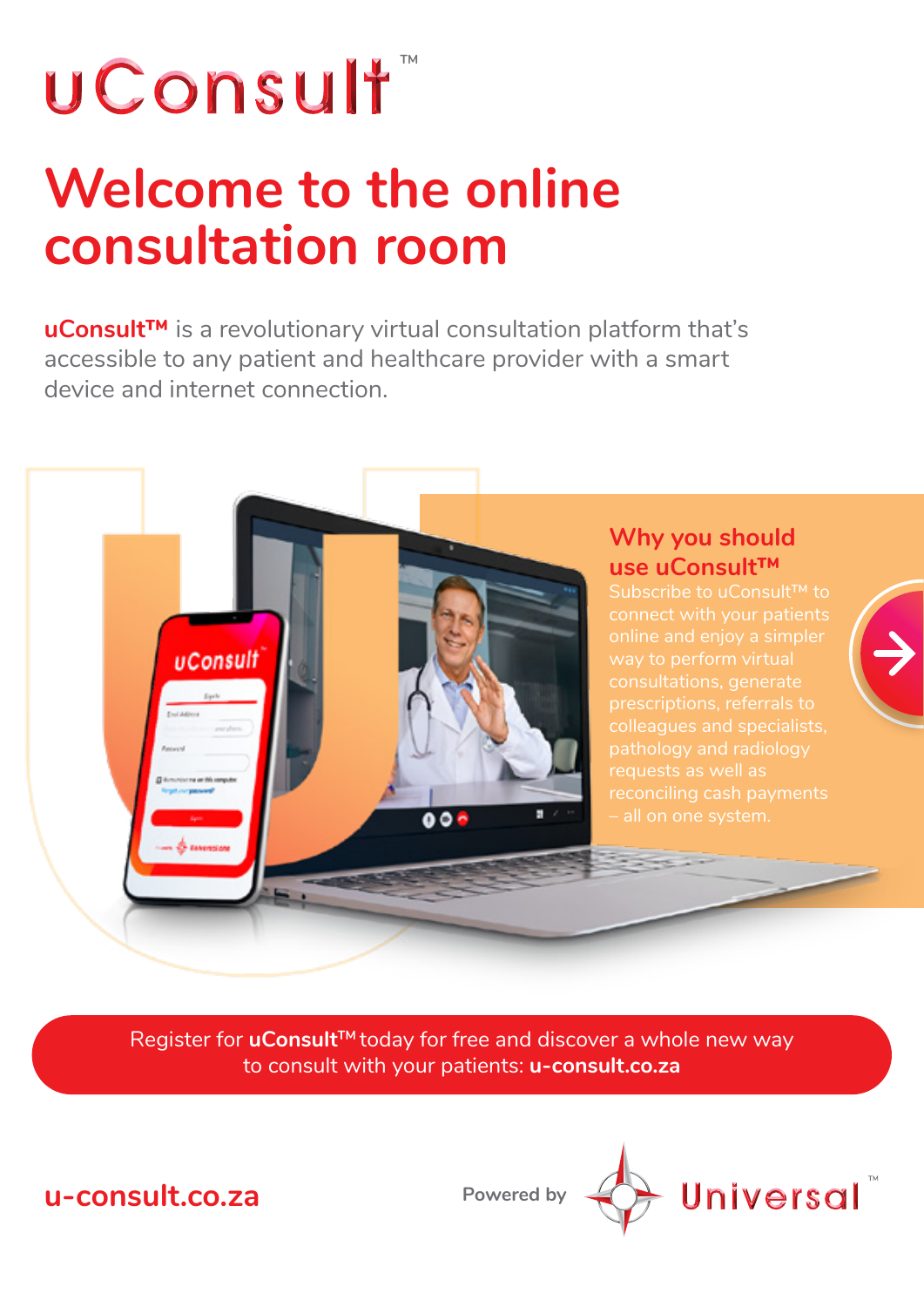## **uConsult**

The simple way to consult online. ect with your patients

## **Virtual consultations are now open to anyone**



#### **Built for everyone**

**uConsult™** welcomes all healthcare providers and patients. It's not limited to any particular medical scheme in fact you do not need to be a medical scheme member at all.



## **Whenever, wherever**

**uConsult™** can be accessed via your web browser from any connected smartphone, tablet, laptop or desktop. Virtual consultations can take place wherever it's convenient, at any time that suits both the healthcare provider and the patient.

#### **Easy to use uConsult™** is a highly

intuitive platform so it's really straightforward to navigate and pre-populated details make your experience fast and efficient.

### **It's the convenient, secure way to consult online**

- Intuitive and user-friendly platform
- Secure communication
- Screen sharing
- Clinical note capturing
- Automated appointment reminders sent to patients

Connect with your patients online, offer virtual consultations and enjoy a streamlined experience of generating documents, and managing correspondence and payment all from a single integrated platform.

- Set up your rate and consultation descriptions
- Secure payment gateway solution allowing patients to pay online

- Choose your online consulting hours
- Central patient records
- Electronic prescriptions, sick notes, pathology and radiology requests, clinical notes and specialist referrals
- Encrypted platform to keep patient records confidential and for secure payments
- Auto-populated mnemonic number and patient information
- Simple search for tests with predictive text
- Authenticate signature
- Email to patient

### **Everything you need on one central platform**

#### **State-of-the-art technology**

- Electronic scheduling system
- Set up your consult duration and create available time slots

• Invite your patients to the platform or upload your patient database so we can invite them on your behalf

#### **Electronic prescriptions**

- Set up the diary and make online bookings for patients
- Reconcile payments and medical scheme claims
- Reduce bad debt by accepting cash payments online



- Auto-populated patient information
- Intuitive user interface interprets doctor shorthand
- Access to the latest products, NAPPI codes and prices
- Authenticate signature
- Email to patient and/or pharmacy
- 'Favourites' functionality for repeat prescriptions

#### **Specialist referral requests**

- Auto-populated patient details and diagnosis
- Authenticate signature
- Email to patient

#### **Cash payment collections**

#### **Medical scheme claims**

- Receive a detailed listing of all claims ready to submit to the medical aid scheme
- Claims can be submitted directly using your own PMA



#### **Pathology request forms**

#### **Radiology request forms**

- Auto-populated patient information
- Simple search for tests with predictive text
- Authenticate signature
- Email to patient

#### **Medical certificates**

- Auto-populated patient information
- Authenticate signature
- Email to patient

#### **Online calendar**

#### **Patient invitations**

#### **Healthcare Provider Administrators**